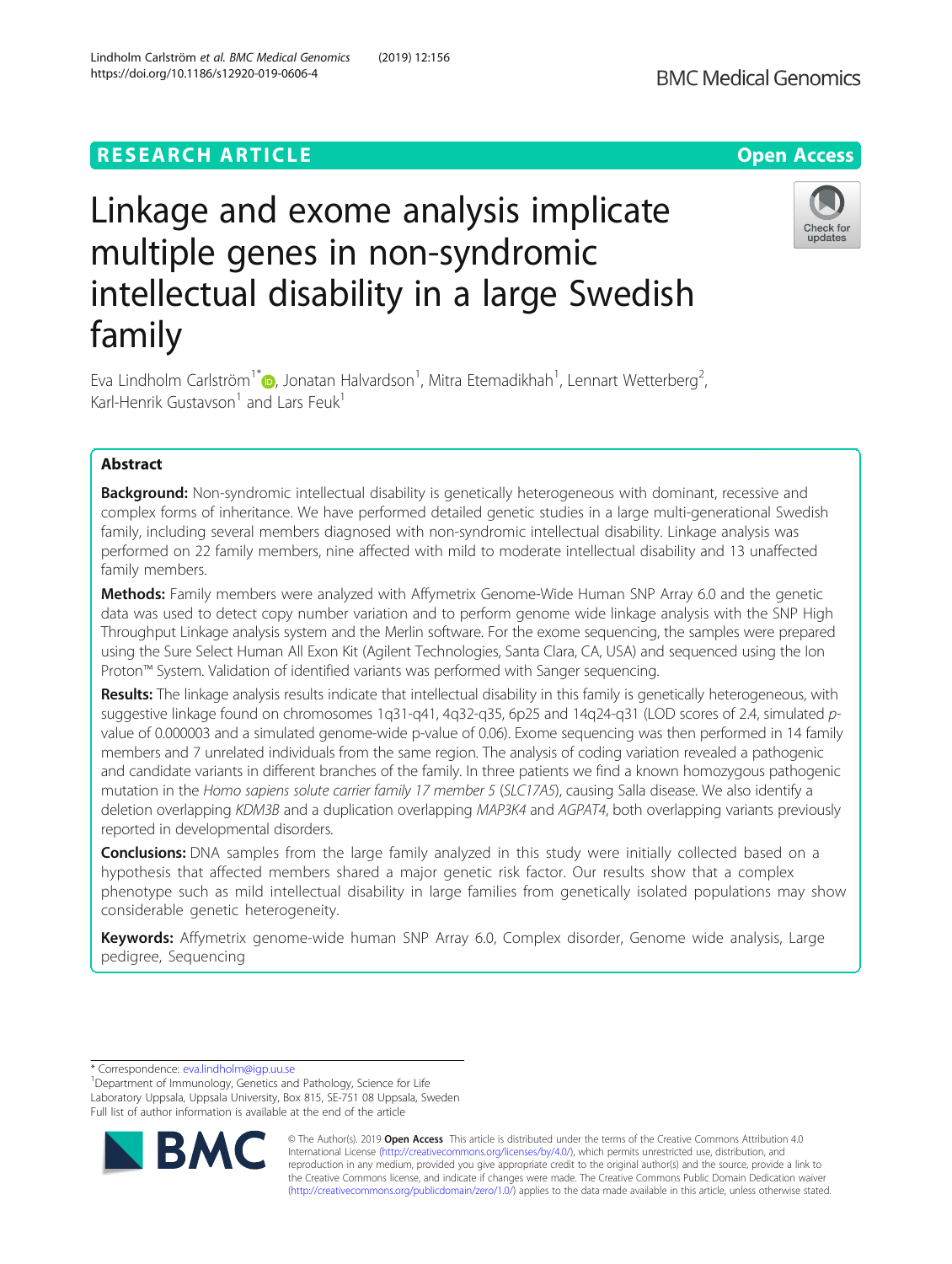# Background

Intellectual disability (ID) is a common disorder that affects approximately 1% of the population world-wide [[1\]](#page-8-0). The diagnosis is divided into severe, moderate and mild with intelligence quotient (IQ) of less than 35, < 50 and < 70 respectively. ID can also be grouped into syndromic and non-syndromic ID. Patients with syndromic ID have other symptoms in addition to ID [[2](#page-8-0)], while non-syndromic patients do not have any additional correlated clinical features. Males are more often affected than females and genetic studies on the X chromosome have led to the identification of causative variants in more than 100 genes, out of the approximately 750 genes located on the X-chromosome [[3,](#page-8-0) [4\]](#page-8-0). Out of the 750 X-linked genes the majority cause syndromic ID while 50 have been found for non-syndromic ID. However, mutations in several X-linked genes causing intellectual disability can give rise to both non-syndromic and syndromic forms [\[5](#page-8-0)] and it is likely that ID genes on autosomes also contribute to both syndromic and nonsyndromic forms.

Although many genes have been identified, the genetic basis of the disorder is still unclear in the majority of patients, especially those with non-syndromic ID  $[6]$  $[6]$  $[6]$ . ID is highly heterogeneous and it is estimated that more than 2500 autosomal ID genes exist. Sporadic ID in nonconsanguineous families are primarily caused by de novo mutations, while in populations with high levels of consanguinity, most ID-causing mutations are recessive [[7\]](#page-8-0).

While severe ID is often caused by variants in one single gene, it is believed that the genetic etiology of mild ID is more complex, with multiple genes involved. Moreover, environmental factors such as infection and chemical agents may perturb brain development in the fetus, resulting in ID [\[2](#page-8-0)]. Therefore, when elucidating causes to heterogenic diseases such as ID, and milder forms of ID specifically, large families could be particularly useful, as the underlying causes are more likely to be genetic and homogenous.

Several studies of ID in large families have previously been reported  $[8-11]$  $[8-11]$  $[8-11]$  $[8-11]$ . The majority of the studies included families with consanguineous marriages, which have led to the identification of mutations causing recessive forms of ID. For ID with more complex inheritance, where the disease is affected by oligogenic or polygenic inheritance, larger families are required. Only a limited number of such families are described in literature [\[12\]](#page-8-0).

The family presented in our study was previously analyzed using low-resolution approaches [\[13\]](#page-8-0). However, no linkage region or potential disease-causing CNVs were identified. Since ID clearly segregates in the family, we decided to perform a new study, using a denser probe and marker spacing. The samples were first analyzed using Affymetrix Genome-Wide human SNP array 6.0 for linkage- and CNV analysis. In addition, we performed exome sequencing of a subset of the family members, as well as seven additional unaffected individuals from the same geographical area, to detect disease associated single nucleotide variants (SNVs). Identified SNVs were validated using Sanger sequencing in a larger number of individuals from the family. The results highlight that multiple genes appear to cause ID in the family.

# Methods

# Clinical materials

The sample set included in our study has been previously described [\[13,](#page-8-0) [14](#page-8-0)]. Briefly, all samples belong to the same pedigree originating from a genetic isolate from Sweden, connected to a common ancestor eight generations past (Fig. [1\)](#page-2-0). Colonists from Northern Finland, many of them related, settled in the Northern part of Sweden close to Finland during the 17th and 18th centuries. Great distances between settlements contributed to the creation of genetic isolates [\[14\]](#page-8-0). During the 1950s an epidemiological study was performed in the area that, besides a high prevalence of ID, revealed a high prevalence of schizophrenia. Patients with ID were short with a pyknic body type. Neurological and psychiatric stigmata of various functions and degrees were previously recorded. Neurogenic hearing defects, impaired vision, pathological EEG and widened subarachnoidal space found in computed tomography, were among these stigmata, as described previously [\[14\]](#page-8-0).

In the present study, nine individuals with intellectual disability and 13 unaffected relatives from the same family were analyzed (Fig. [1\)](#page-2-0). In addition, seven unaffected unrelated individuals from the same geographical area were analyzed. Affected individuals had a mild to moderate intellectual disability with an IQ of 50 or slightly below [[14\]](#page-8-0).

# Karyotyping

Karyotyping was performed to exclude large rearrangements as a cause of the disease, using blood samples from one affected individual (Fig. [1](#page-2-0), sample no. 3) and an unaffected brother (sample no. 37177). The analysis was performed using standard protocols at the Department of Immunology, Genetics and Pathology, division of Clinical Genetics.

#### CNV analysis

CNV calling from the array data was performed with the Genotyping Console™ Software and visualized using Chromosome Analysis Suite (ChAS), provided by Affymetrix. CNVs were selected for further evaluation if they were present in affected individuals only, had a size larger than 10 kilobases and were supported by at least 10 SNPs.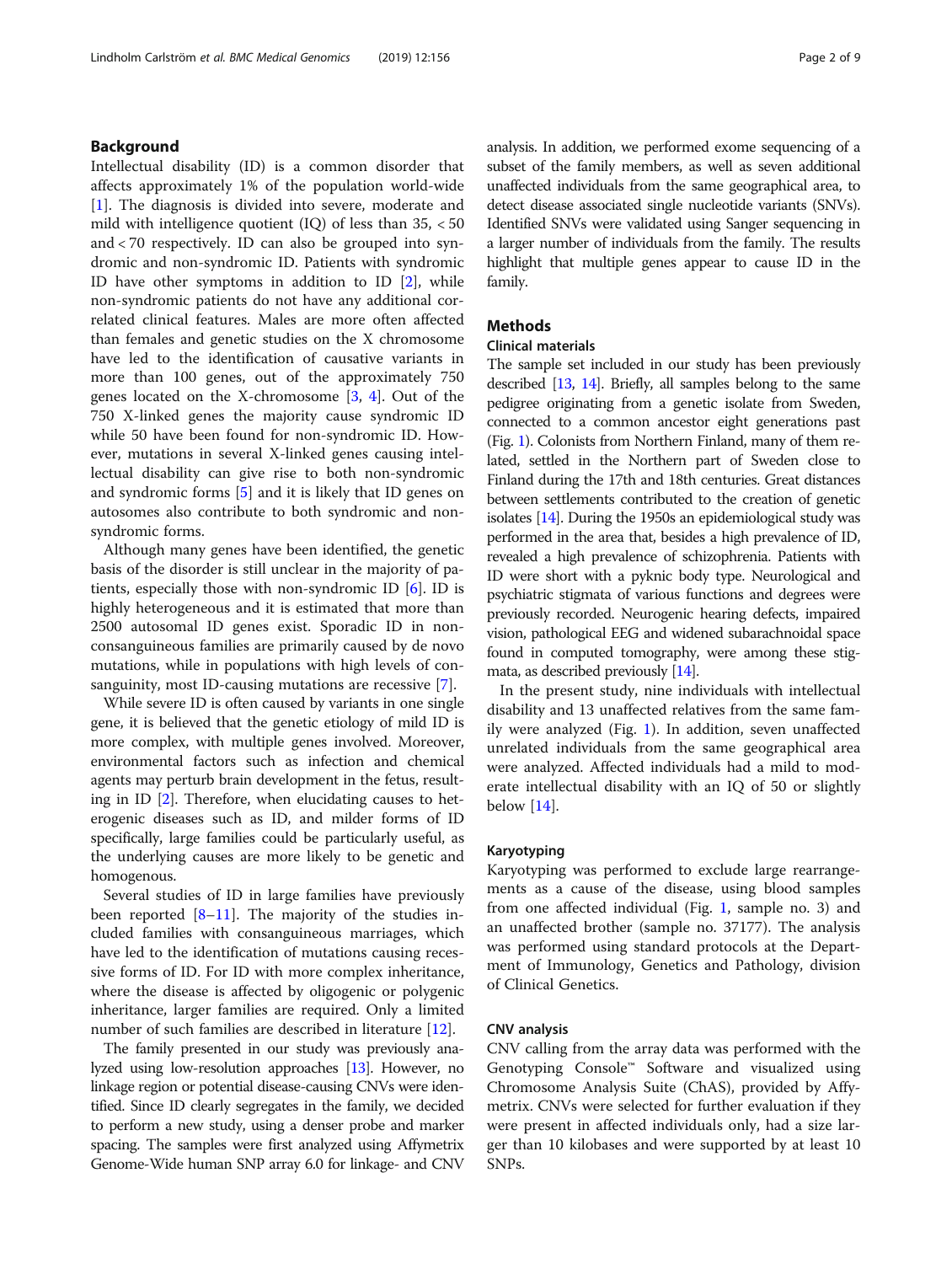<span id="page-2-0"></span>

#### Linkage analyses

Nine individuals affected with ID and 13 unaffected individuals (indicated with a black asterisk in Fig. 1) were genotyped with the Affymetrix Genome-Wide Human SNP Array 6.0, at the SNP&SEQ Technology Platform at SciLifeLab in Uppsala. The SNP data obtained from the array was used to perform non-parametric multipoint analyses using SNP High Throughput Linkage analysis system (SNP HiTLink) [\[15](#page-8-0)] and the Merlin software [[16\]](#page-8-0). From previous analysis we know that the inheritance of ID is complex in the family and the mode of in-heritance is unknown [\[13\]](#page-8-0). By choosing a nonparametric method (also known as a parameter-free methods) we did not need to specify a disease model. Merlin cannot handle the large family as a single pedigree and we used PedCut 1.19 to divide the pedigree into sub-pedigrees with 24 bit size [[17](#page-8-0)]. With SNPHi-TLink we selected SNP markers with maximum linkage disequilibrium (LD) of 0.2 (D' = 0.2 and  $r^2$  = 0.2), based on the family we studied, a minimum call rate of 1.0 and Hardy-Weinberg equilibrium of 0.00001. It is important that SNPs used for linkage analysis are not in LD, to reduce the risk of false positive results due to close position of the markers. With SNPHiTLink closely spaced SNPs can easily be removed from the analysis. We ended up with approximately 20,000 SNPs that were not in LD, with high information content, that were used in the linkage analyses. In addition to multipoint analyses we performed single-point and parametric analyses, using both dominant and recessive models. There are also methods to perform digenic inheritance analysis but it is not clear what thresholds for significance that should be used for such methods and their power over single-locus analysis methods is questioned [\[18\]](#page-8-0).

In an attempt to perform multipoint analysis on the whole pedigree as one family we used Superlink-Online SNP [\[19\]](#page-8-0) however, the memory required for the computation exceeded the capabilities of the system.

#### Exome sequencing

Exome sequencing was performed on eight individuals diagnosed with ID and six unaffected family members (indicated with a red asterisk in Fig. 1). In addition, we analyzed seven unaffected individuals from the genetic isolate, who are not closely related to the affected individuals. The sequencing was performed at Uppsala Genome Center. The samples were prepared using the Sure Select Human All Exon Kit (Agilent Technologies, Santa Clara, CA, USA) and sequenced using the Ion Proton™ System. Reads were mapped to the human reference genome UCSC hg19 using the TMAP 5.0 (Life Technologies) software. Single nucleotide variants (SNVs) and small insertion/deletion variants were detected using Torrent Suite 5.0 (Life Technologies).

In the initial analysis, variants were filtered and kept based on the following criteria: a frequency of less than  $0.01$  in dbSNP  $[20]$  $[20]$  $[20]$ , 1000 Genomes Project  $[21]$  and ExAC [[22\]](#page-8-0); if present in more than four affected individuals; if located within the four linkage regions; resulting in non-synonymous amino acid changes, stop-gains or affecting splice sites and could be confirmed by Sanger sequencing. In a later step all variants affecting the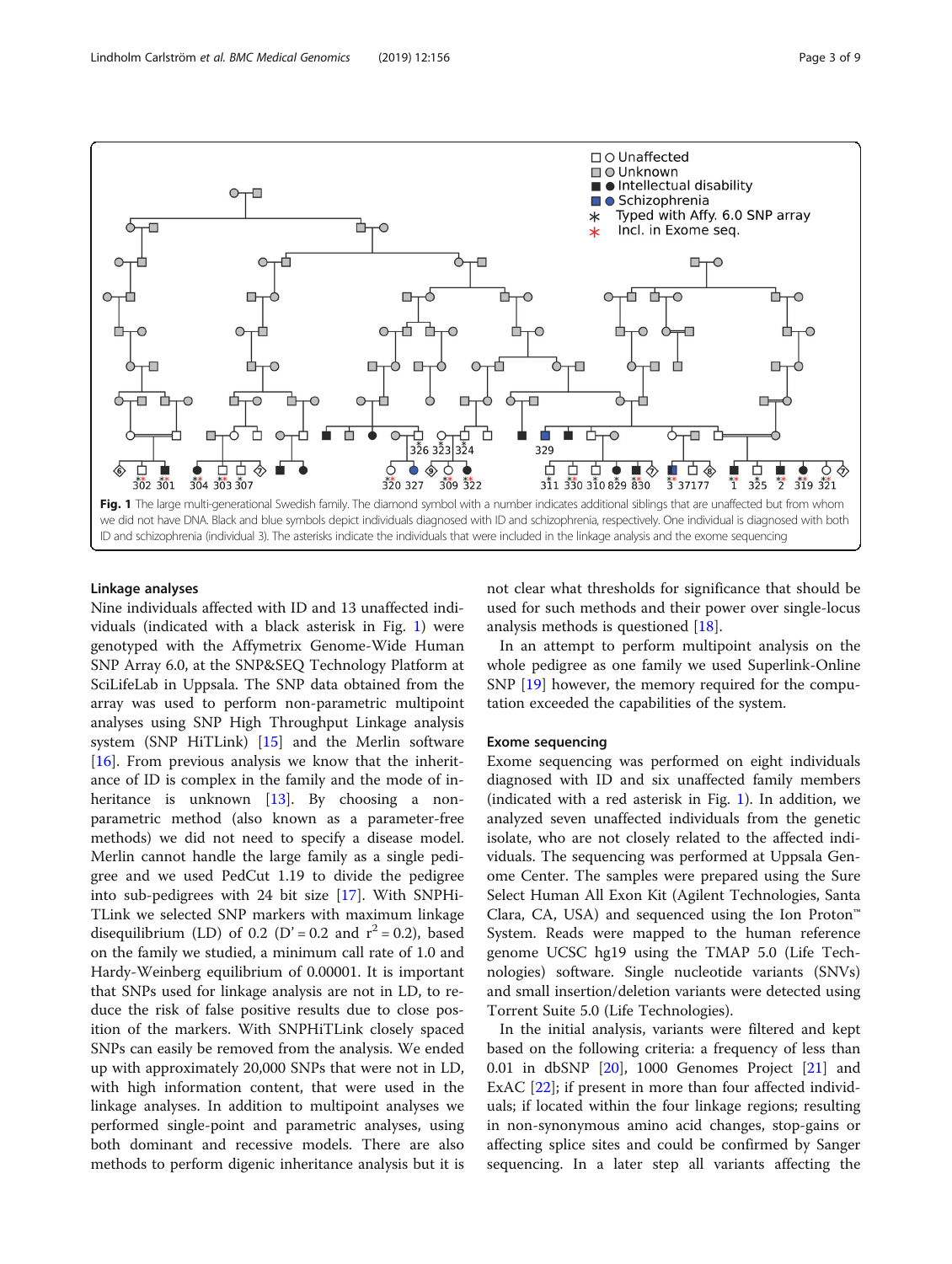coding sequence in patients (nonsense, nonsynonymous and splice variants) were screened.

#### Sanger sequencing

Primers for Sanger sequencing were designed using the online tool Primer3 [[23](#page-8-0), [24](#page-8-0)]. DreamTaq DNA polymerase (Thermo Scientific, #EP0701) was used to amplify the DNA. For regions that could not be amplified with DreamTaq the enzyme Phusion Hot Start II High Fidelity DNA polymerase (Thermo Scientific, F-549S) was used, according to the manufacturer's instructions. PCR products were purified with QIAquick PCR purification kit (Qiagen 28,106) or QIAquick Gel Extraction kit (Qiagen, # 28704) after gel purification. Sanger sequencing was then performed according to standard protocols. Five SNVs satisfied the initial filtering criteria and were validated with Sanger sequencing in nine affected and 13 unaffected family members. To evaluate the variants further we performed Fisher's exact test to determine whether the SNVs segregated with affection status. The parents were omitted from the statistical analyses. The variants that were detected in the exome sequencing analysis and validated with Sanger sequencing were submitted to ClinVar ([http://www.](http://www.clinvar.com) [clinvar.com](http://www.clinvar.com)).

## Evaluation of deleteriousness of identified SNVs

Combined Annotation Dependent Depletion (CADD) scores (more specifically, CADD PHRED scores) were used for scoring of the deleteriousness of identified variants  $[25]$  $[25]$ . Mutation taster  $[26]$  $[26]$  and the SIFT tool was used to predict if the variants were disease causing and MUPro 1.0 [\[27](#page-8-0)] was used to evaluate whether the SNVs affected the protein stability. Genomic Evolutionary Rate Profiling (GERP) scores were used to estimate the conservation of the positions for the identified variants, using the online tool SeattleSeq Annotation 138. The GERP score ranges from − 12.36 to 6.17, with 6.17 being the most conserved.

# Results

Karyotyping was performed for one affected and one unaffected family member. The results showed no large chromosomal rearrangements, neither in the affected patient nor in the unaffected brother (Additional file [1](#page-7-0): Figure S1). Affymetrix SNP Array 6.0 was used to analyze 22 individuals (9 affected and 13 controls), and the SNP data was used for CNV detection and linkage analysis. The CNVs analysis was focused on variants that included at least 10 markers and had a size of at least 10 kb. None of the identified CNVs were found to segregate with affection status in the family. However, we did find a small number of CNVs with sizes larger than 10 kb in single affected individuals that were not present in the general population (according to the Database of Genomic Variants [[28](#page-8-0)]) nor in unaffected family members (Table 1). The largest of the identified CNVs was a duplication found in individual 3, which was located on chromosome 6q26 located in a region reported to be involved in patients with ID [\[29](#page-8-0)]. The CNV had a size of approximately 200 kb and included the genes MAP3K4 and AGPAT4.

Genome-wide multipoint NPL-analysis revealed four regions with LOD scores 2.4, which was the maximum possible LOD score that could be obtained in the analyses, on chromosomes 1q25.3-q41, 4q32-q35, 6p25 and 14q24-q31 (Table [2](#page-4-0) and Fig. [2\)](#page-5-0). We also performed parametric LOD score calculations, using both dominant and recessive models, with a penetrance of 0.8 and phenocopy rate of 0.05. None of the two models generated evidence for linkage, supporting the previous findings that ID is inherited in a complex mode in the family [[13\]](#page-8-0).

In general, a LOD score of 3 is considered significant. However, since the maximum LOD score that could be obtained in our analyses is 2.4 we wanted to estimate the rate at which a LOD of 2.4 would be reached by chance. Therefore, we performed simulations of 2,000, 000 SNPs, corresponding to 100 genome-wide scans with 20,000 markers, approximately the number of markers included in our study, under the assumption of

Table 1 Summary of the results from the CNV analysis

| Chromosome | Start       | End         | Size (kb) | <b>CNV</b> | Patient | Genes within or close to the CNV |  |  |  |
|------------|-------------|-------------|-----------|------------|---------|----------------------------------|--|--|--|
| 5q31.2     | 137,660,826 | 137,724,036 | 63        | del        | 304     | CDC25C, FAM53C, KDM3B            |  |  |  |
| 6q26       | 161,354,191 | 161,558,170 | 204       | dup        | 3       | MAP3K4, AGPAT4                   |  |  |  |
| 7q11.22    | 71,665,416  | 71,714,246  | 49        | del        |         | CALN1                            |  |  |  |
| 9q31.1     | 105,763,417 | 105,822,396 | 59        | del        | 322     | CYLC <sub>2</sub>                |  |  |  |
| 12p13.31   | 6,643,315   | 6,671,120   | 28        | dup        | 830     | GAPDH, IFFO1, NOP2               |  |  |  |
| 12q24.23   | 119,981,576 | 119,994,376 | 13        | del        | 301     | No genes                         |  |  |  |
| 19p13.11   | 19,943,909  | 19,966,901  | 19        | dup        | 322     | No genes                         |  |  |  |
| 19q13.42   | 55,622,908  | 55,641,955  | 19        | dup        | 830     | PPP1R12C                         |  |  |  |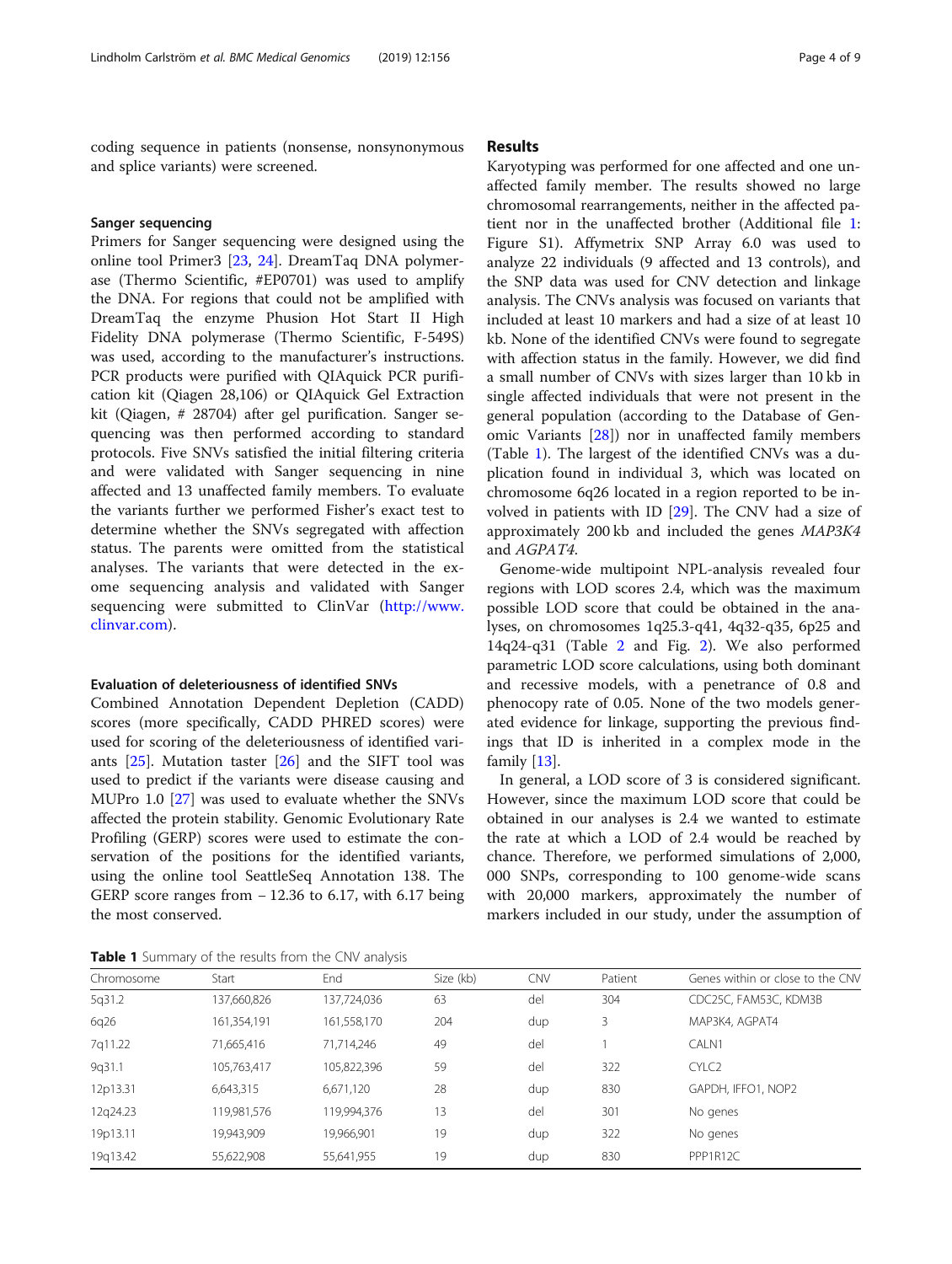<span id="page-4-0"></span>Table 2 Summary of the linkage results using data from the Affymetrix 6.0 SNP Array

| Linkage to region Start position |             | End position | Region size Max LOD |     |
|----------------------------------|-------------|--------------|---------------------|-----|
| 1q25.3-1q41                      | 184,916,682 | 216.549.082  | 32 Mb               | 2.4 |
| 4g32.3-g35.2                     | 169,474.972 | 189,433,290  | 20 Mb               | 2.4 |
| 6p25.3                           | 205,947     | 1,308,575    | 1 Mb                | 2.4 |
| 14q24.1-14q31.3                  | 68,190,649  | 86,859,696   | 19 Mb               | 24  |

no linkage. Among the 2,000,000 simulated markers, the maximum LOD of 2.4 was only reached six times, which corresponds to a  $p$ -value of 0.000003. At the genome wide level the p-value is estimated to 0.06, since six out of 100 simulated scans reached a LOD of 2.4 (data not shown).

## Sequencing

In the initial filtering we searched for variants within the linkage regions that were present in at least four patients and missing or present at low frequency in public SNP databases. Using this strict filtering on the SNVs identified by exome sequencing, only five SNVs in three different genes, Translocated Promoter Region, Nuclear Basket Protein (TPR), SLIT-ROBO Rho GTPase Activating Pro-tein 2 (SRGAP2) and ACOT4 remained (Table [3\)](#page-5-0). Sanger sequencing was performed to validate the SNVs and Fisher's exact test was used to evaluate whether the identified variants were associated with ID among the family members. Only the SNV in TPR (rs199892357) showed significant association with affection status (pvalue 0.012, Table [3](#page-5-0)), while variants in ACOT4 reached a p-value of 0.058 (Fisher's exact test).

TPR is coded on chromosome 1 and contains 51 exons. The identified SNV results in the nonsynonymous amino acid change p.(Ile346Thr), located in the tenth exon, between the NPC association- and HSF1 interaction domains. Amino acid 346 is conserved from human to Xenopus Tropicalis (UCSC genome Browser, <http://genome.ucsc.edu>). The variant is predicted to be disease causing according to MutationTaster [[26](#page-8-0)], but is tolerated according to SIFT [[30\]](#page-8-0) and it has a GERP score of 4.47. Of the nine affected individuals that were included in the validation experiments, five carried the variant, while one unaffected family member was a carrier. The variant was absent from the unrelated control samples from the same region. The variant is found in the gnomAD browser at a low frequency (MAF 0.002), including one homozygous individual, and we note that the frequency is higher in the Finnish population (MAF 0.008). This does not exclude this as an interesting candidate gene, but we conclude that it is not a likely cause of intellectual disability considering the high population allele frequency.

Upon Sanger sequencing verification of the variant in ACOT4, additional variants were identified adjacent to the variants detected by exome analysis. In total, the variants made up a block with seven altered nucleotides changing the nucleotide sequence from CTCTAGCTTA to ATCTTCAAAG (bold letters indicate the identified SNVs), between the positions chr14(GRCh37): g.74060508–74,060,517. The variant segregates as a block substitution and the CADD PHRED score for the whole haplotype block was 22. The substitutions are predicted to change the amino acid sequence from ALAY to DLQS at the amino residues 187 to 190. At position 187 a non-polar amino acid (A, Alanine) was changed to an acidic (D, Aspartic acid). The A to  $Q$  (Glutamine) change at position 189 altered a non-polar amino acid to a polar, while the Y (Tyrosine) and S (Serine) at position 190 are both polar. The positions 187 and 189 are conserved from human to *Danio rerio* and the position has a GERP score of 5.25. We find that this variant is represented as three separate SNVs in gnomAD, with a frequency of around 15% in the Finnish population and therefore conclude that the block substitution variant in ACOT4 is unlikely to be associated with disease.

# Rare variants outside of linkage peaks

To identify additional causative variants, the exome sequencing data was further analyzed without the filtering step requiring that at least four individuals should share the variant. This led to identification of a homozygous disease-causing variant at position chr6(GRCh37): g.74354306 G > A (rs80338794) in the SLC17A5 gene in patients 829, 830 and 322. The mutation is known to cause Salla Disease.

Patient 301 is male and is the only affected individual in a branch of the pedigree, indicating that Xlinked inheritance might play a role for this subject. Therefore, we screened this individual for rare variants on the X chromosome. The FLNA gene was the only gene that was found to contain a rare nonsynonymous variant at position chrX(GRCh37): g.153591123 G > T (rs202109957), resulting in an amino acid alteration p.(Asn770Lys). Mutations in this gene cause Periventricular nodular heterotopia [\[31](#page-8-0), [32\]](#page-8-0), with ID as one of the clinical features. Since mutations Periventricular nodular heterotopia is an Xlinked dominant disease we also screened other individuals for this variant. We found that individual 304, an affected female was heterozygous for the variant at position chrX(GRCh37):g. 153,591,123 G > T. The GERP score for the position is 4.44 suggesting that the region is conserved. We note that there are more than 20 hemizygous individuals for this variant in gnomAD, mainly from the Finnish population, indicating that this is likely a benign variant.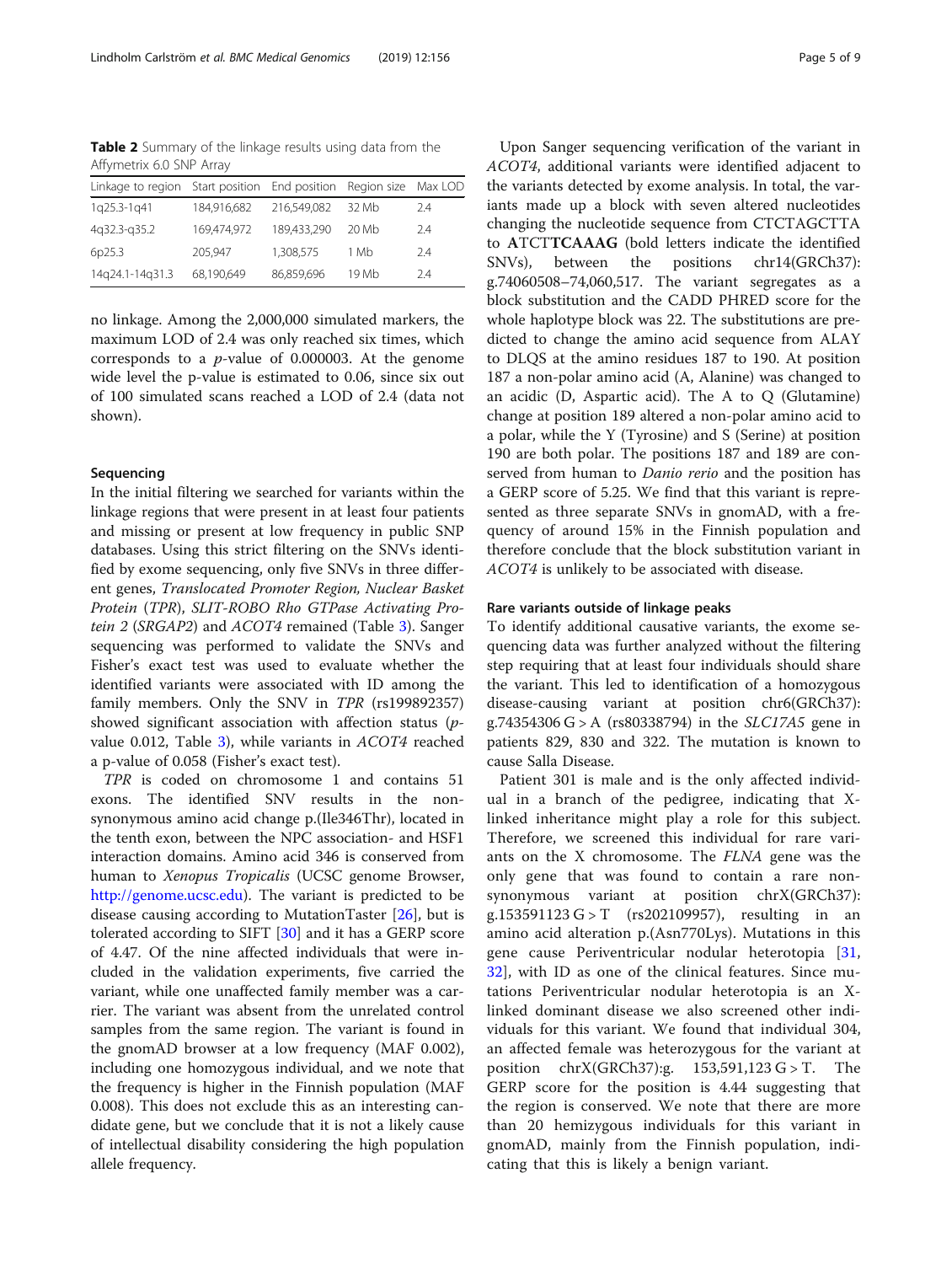<span id="page-5-0"></span>

Moreover, we screened the male patient 3 for X-linked rare variants that could contribute to the phenotype, since he was the only one affected among his nine siblings. No obvious variant causing ID in this subject was identified. The only candidate disease variant we observed was a non-synonymous alteration in the Collagen Type IV Alpha 6 Chain (COL4A6) gene that is involved in X-linked non-syndromic sensorineural deafness, Alport syndrome and leiomyomatosis [[33\]](#page-8-0). To our knowledge, mutations in the COL4A6 has not been

reported to cause ID however, some syndromic forms of hearing loss are associated with mental retardation too [[34\]](#page-8-0). More research about this possible connection is called for.

We also screened the exome data to identify homozygous variants among ID patients, that were heterozygous or homozygous for the reference allele in individuals not affected by ID. The aim was to investigate whether additional genes, besides SLC17A5 and the likely benign variants in TPR, ACOT4 and FLNA, could contribute to ID

Table 3 Summary of the SNVs identified in the linkage peaks using exome sequencing

| Alteration                       | (1ene- | Amino acid alteration         | CADD PHRED/GERP | P-value** (one-tailed) |  |  |  |
|----------------------------------|--------|-------------------------------|-----------------|------------------------|--|--|--|
| chr1(GRCh37):g.186329959A > G    | TPR    | p.(Ile346Thr)                 | 23.9/4.47       | 0.012                  |  |  |  |
| chr1(GRCh37):g.206566903G > A    | SRGAP2 | p.(Arg148Hist)                | 34/5.6          |                        |  |  |  |
| chr14(GRCh37):g.14_17delinsAATG* | ACOT4  | p.(Ala189_Tyr190delinsGlnCys) | 22/5.25         | 0.058                  |  |  |  |

Only SNVs identified in at least 4 affected individuals, resulting in missense or loss-of-function, with a frequency less than 0.01 in the general SNV databases are listed

Chr14g.14\_17delinsAATG\* indicate the alteration g.74060514\_74060517delinsAATG on chromosome 14

Transcripts used for the annotations were NM\_003292 (TPR), NM\_001271872 (SRGAP2), and NM\_152331 (ACOT4)

\*\* P-values are not corrected for the three tests that were performed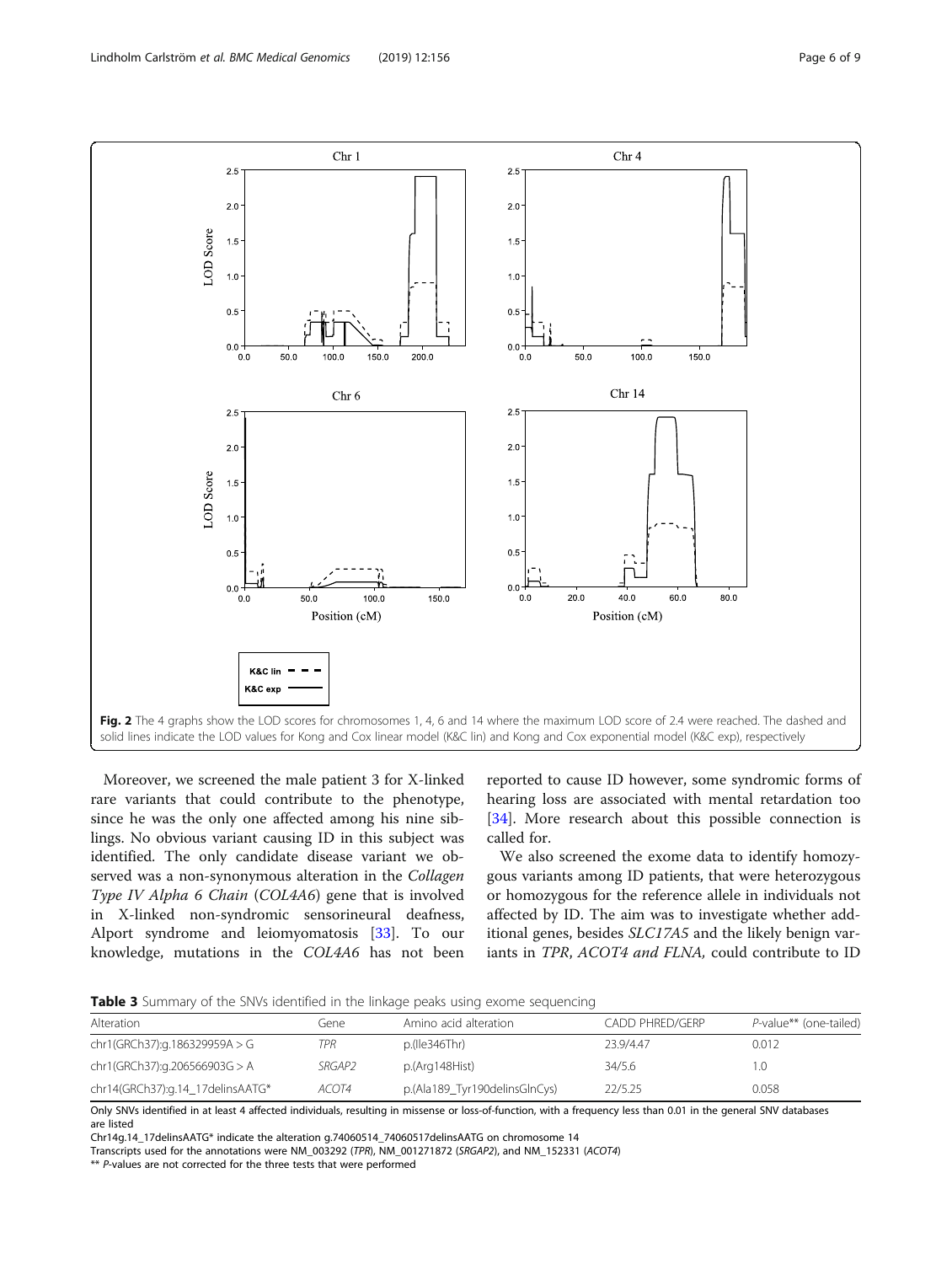among some of the other affected subjects in the family. In total 148 SNVs were identified with homozygous non-synonymous changes or stop-gain effects. To select possible disease-causing variants among the 148 SNVs, we first searched for a shared variant among the three affected siblings 1, 2 and 319. However, no common SNV was identified. Next, we looked for possible disease causing SNVs in the rest of the affected family members. Identified variants were then compared to already known ID genes [[3,](#page-8-0) [35\]](#page-8-0) and we ended up with 8 possible disease causing variants. However, after manual inspection of the alignments to remove variants with low read coverage or variants that were located at the end of a read and likely to be false positive, no additional SNVs were found that could explain the disease phenotype.

# **Discussion**

Here we describe a large Swedish pedigree with several individuals affected by intellectual disability, and a smaller number of individuals affected by schizophrenia. The inheritance pattern and linkage results clearly indicate a complex inheritance.

#### CNV results

The largest of the identified CNVs and potentially the most interesting, spans the gene MAP3K4 and the last exon of the AGPAT4 gene. It shows 84% overlap with a duplication previously found in a patient displaying symptoms such as attention deficit hyperactivity disorder and specific learning disability [[36](#page-8-0)], although the pathogenicity of the CNV is uncertain. We further identified a deletion in patient 304 overlapping KDM3B, a gene involved in histone demethylation and chromatin remodeling. This gene was recently reported to harbor pathogenic variation associated with intellectual disability, short stature and facial dysmorphism [[37](#page-8-0)].

#### Linkage results

The linkage peak on 1q31-q41 coincides with the results obtained from an analysis of a large pedigree from Dagestan, where linkage to intellectual disability was identified to 1q41 [\[38](#page-8-0)]. Furthermore, linkage to 1q31 has also been found in a consanguineous family with members suffering from intellectual disability associated with ataxia [[39](#page-8-0)]. The other three regions identified in the Swedish family have to our knowledge not been linked to intellectual disability.

## Exome analysis

Searching for variants shared by several patients, the exome analysis highlighted SNVs in the genes TPR and ACOT4. The TPR gene showed significant association with affected status in the family, while ACOT4 did not reach statistical significance ( $p = 0.058$ ). However, we initially found the ACOT4 block substitution interesting

due to its impact on the protein, and the fact that it was not reported in variant databases at the time.

The variant in TPR is rare, but with a previously reported frequency of 0.002 in the gnomAD browser, with a slightly higher frequency in the Finnish population. The individuals in the family in whom we identified the SNV were all heterozygous. TPR encodes a protein that attaches to the inner surface of nuclear pore complexes (NPCs) and is required for the nuclear export of mRNAs and proteins to the cytoplasm [[40\]](#page-8-0). NPCs do not only play a role in nuclear transport, but also perform functions essential for normal cell growth and differentiation [\[41](#page-8-0)]. For example, it was recently shown that changes in NPC composition were required for myogenesis and neuronal differentiation in mice. Moreover, NPCs also appear to affect genome architecture and gene expression as reviewed previously  $[42]$  $[42]$  $[42]$ . The finding is interesting since another nuclear pore associated protein (NPAP1) is believed contribute to Prader-Willi syndrome [[43\]](#page-8-0) of which one of the major criteria is developmental delay/intellectual disability [[44\]](#page-8-0).

The block substitution in ACOT4 is not represented as a variant in the gnomAD browser, and lead to three amino acid changes in the ACOT4 protein (Table [3\)](#page-5-0), changing the protein sequence ALAY to DLQS at amino acid positions 187–190. The substitution is however reported as several independent SNVs, all with a frequency of around 15% in the Finnish population. The isoform has also been described in the UniProtKB database as a "Sequence conflict". Based on the high population frequency of this variant in the Finnish population, we conclude that it is most likely a benign substitution.

#### Heterogeneity within the family material

If variants in TPR and ACOT4 are associated with ID in the family it appears as if the variants have reduced penetrance, since unaffected individuals are also carriers. Furthermore, we studied the exome data in more detail and an already known disease-causing variant in the SLC17A5 gene was identified in patients 829, 830 and also 322. Homozygous or compound heterozygous mutations in SLC17A5 cause Salla disease, first discovered in the village of Salla in Northern Finland where the founders of the Swedish family originate. The disorder is an autosomal recessive sialic acid storage disease where the patients are unable to transport sialic acid from the lysosomes. The disease causes a decrease in the myelin surrounding the neurons in the brain leading physical impairment and intellectual disability [[45\]](#page-8-0).

Patients 301 and 304 were hemizygous and heterozygous respectively for a rare variant in the FLNA, a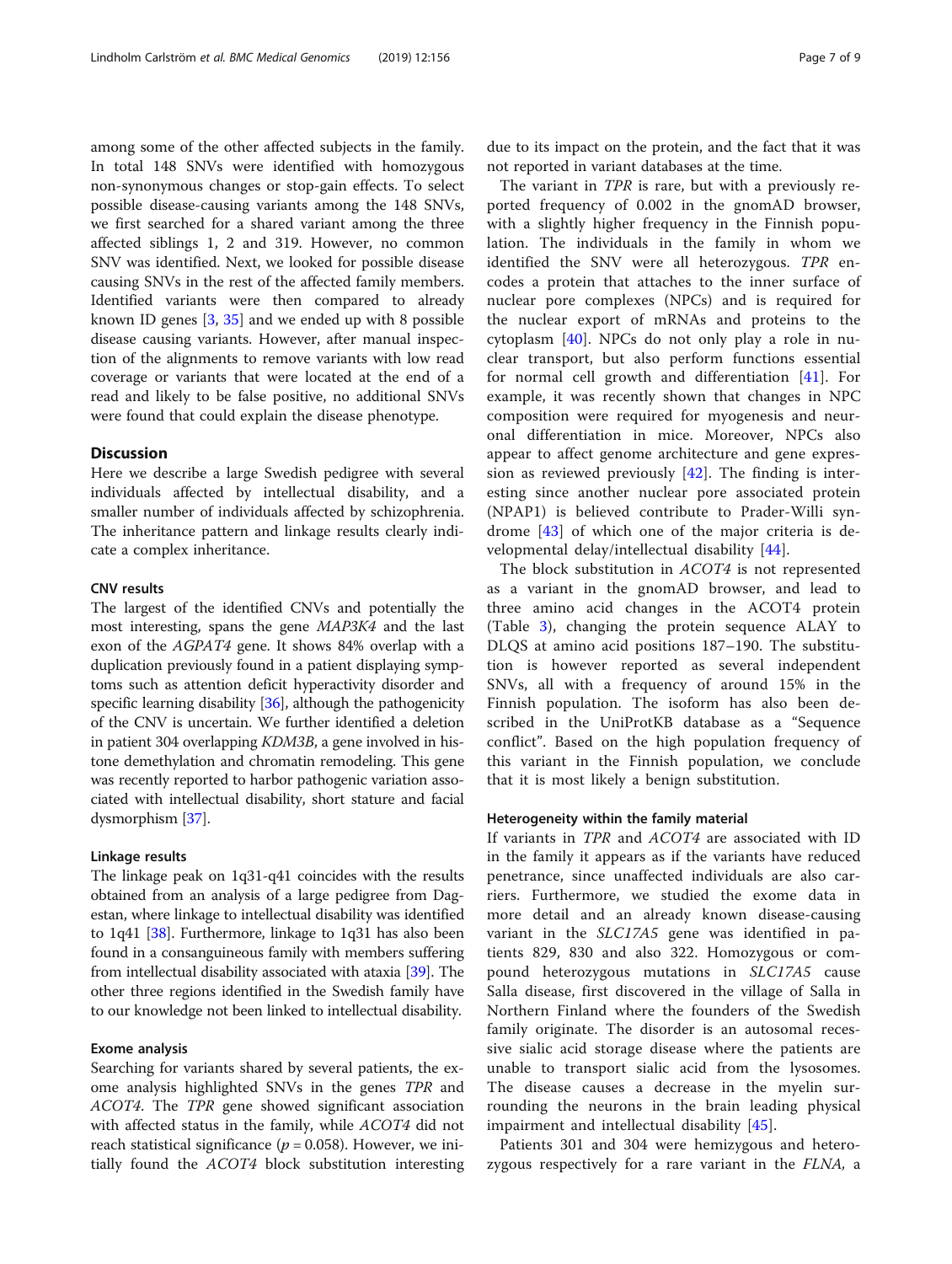<span id="page-7-0"></span>gene involved in X-linked Periventricular nodular heterotopia, a disease where neurons do not migrate properly during the early development [[31\]](#page-8-0). The condition is inherited in a dominant manner and most affected individuals with this disorder are females. Affected males usually die in utero, however there are some cases where hemizygous males have survived depending on the location of the mutation [\[46](#page-8-0)]. These two affected family members (301 and 304) were the only individuals with the rare variant. The position chrX(GRCh37):g. 153,591,123 has three reported alleles where the T-allele is silent and is reported to be benign. The A-allele identified in this study is a missense variant with low frequency (0.0006), similar to the frequency of the pathogenic variant in SLC17A5. If the gene is disease causing it is unlikely that the variant origins from a common ancestor, otherwise it would have been transmitted through 15 ancestors without clinical manifestation.

In our analysis we performed a thorough screen for pathogenic variants using dominant, recessive and Xlinked models. Since we do not have access to DNA for parents, we are unable to screen specifically for de novo mutations in this data. There are other limitations in our study that are related to the family material. Since the pedigree is from a genetically isolated region with a small founder population, there may be identity by descent also in individuals that seem unrelated to the family. There will also be an enrichment of alleles that are rare in other populations due to the population bottleneck. This may partially explain how many different disease-associated alleles have risen to high frequency in the family. There are also limitations in the clinical assessment of the patients, which was performed up to two decades ago and was performed with the assumption of a shared genetic disorder. It is likely that a more recent and thorough clinical assessment of the patients would have revealed distinct differences that could be linked to causative genetic variants.

# Conclusions

In conclusion, our data indicate that more than one gene harbors pathogenic variation associated with ID in the family material, with a known pathogenic variant in SLC17A5, and likely pathogenic CNVs overlapping MAP3K4/AGPAT4 and KDM3B. Our results show that what one large pedigree from a genetically isolated and homogeneous population, with suspected shared genetic contribution to ID, is in fact genetically heterogeneous within the pedigree. This may be the results of increased presence of deleterious variants in a genetically isolated region with a small founder population.

# Supplementary information

Supplementary information accompanies this paper at [https://doi.org/10.](https://doi.org/10.1186/s12920-019-0606-4) [1186/s12920-019-0606-4.](https://doi.org/10.1186/s12920-019-0606-4)

Additional file 1: Figure S1. The figure shows the karyotype of two individuals from the family. The karyotype on the left shows the chromosomes for an affected individual (individual 3) and the karyotype to the right shows the chromosomes for the unaffected brother (37177).

#### Abbreviations

CADD: Combined Annotation Dependent Depletion score; CNV: Copy Number Variation; CT: Computed tomography scan; ID: Intellectual Disability; LD: Linkage Disequilibrium; NPC: Nuclear Pore Complex; SNP HiTLink: SNP High Throughput Linkage analysis system; SNV: Single Nucleotide Polymorphism

#### Acknowledgements

We would like to thank all the family members that donated their samples for the study. Genotyping was performed at the Uppsala SNP&SEQ Technology Platform, exome and Sanger sequencing were performed at Uppsala Genome Center at SciLifeLab in Uppsala. Computational analyses were performed on resources provided by SNIC through Uppsala Multidisciplinary Center for Advanced Computational Science (UPPMAX).

#### Authors' contributions

LW and K-HG were responsible for the collection of samples. ELC and ME carried out the laboratory work. ELC and JH performed linkage analysis and the bioinformatics analyses of the data, respectively. ELC, LW and LF designed the experiment and wrote the manuscript. All authors read and approved the final manuscript (K-HG 1930–2018).

#### Funding

The research was funded by the European Research Council ERC Starting Grant Agreement n. 282330 (to LF) and the Swedish Medical Research Council (to LF). The funding agencies had no influence on the sample collection, study design, analysis or interpretation of the data in the study. The funding bodies played no role in the design of the study and collection, analysis, and interpretation of data and in writing the manuscript.

#### Availability of data and materials

The variants that were detected in the exome sequencing analysis and validated with Sanger sequencing were submitted to ClinVar ([http://www.](http://www.clinvar.com/) [clinvar.com\)](http://www.clinvar.com/), as specified above. Accession numbers for the variants submitted to ClinVar are VCV000488642 – VCV000488646. The datasets analyzed during the current study are available from the corresponding author on reasonable request.

#### Ethics approval and consent to participate

Ethical approval for collecting samples was obtained from the Ethical review board in Umeå, Sweden, in 1999 (Um dnr 99–191). All subjects or their legal guardians gave verbal informed consent to participation at the time of blood sampling for genetic studies. The samples were collected several decades ago, when written consent was neither required nor standard practice. Instead a written consent document describing the study and what was to be stated when collecting the oral consent was submitted to the ethical review board. This document was used by the doctors collecting samples and oral consent. The document was reviewed by the ethics committee and considered sufficient, since it described the information that was provided to all participants of the study and its contents were similar to a normal written consent. Information about the participating individuals, including consent to participate in the study, were collected and archived by the clinician leading the study at the time (co-author Karl-Henrik Gustavson) and the patient's anonymity has been preserved. In addition, an ethical approval to perform genetic studies in the family material was obtained from the Ethical review board in Uppsala, Sweden, in 2014 (dnr 2014/263). The ethics committee were aware of and approved the consent method.

## Consent for publication

Not applicable.